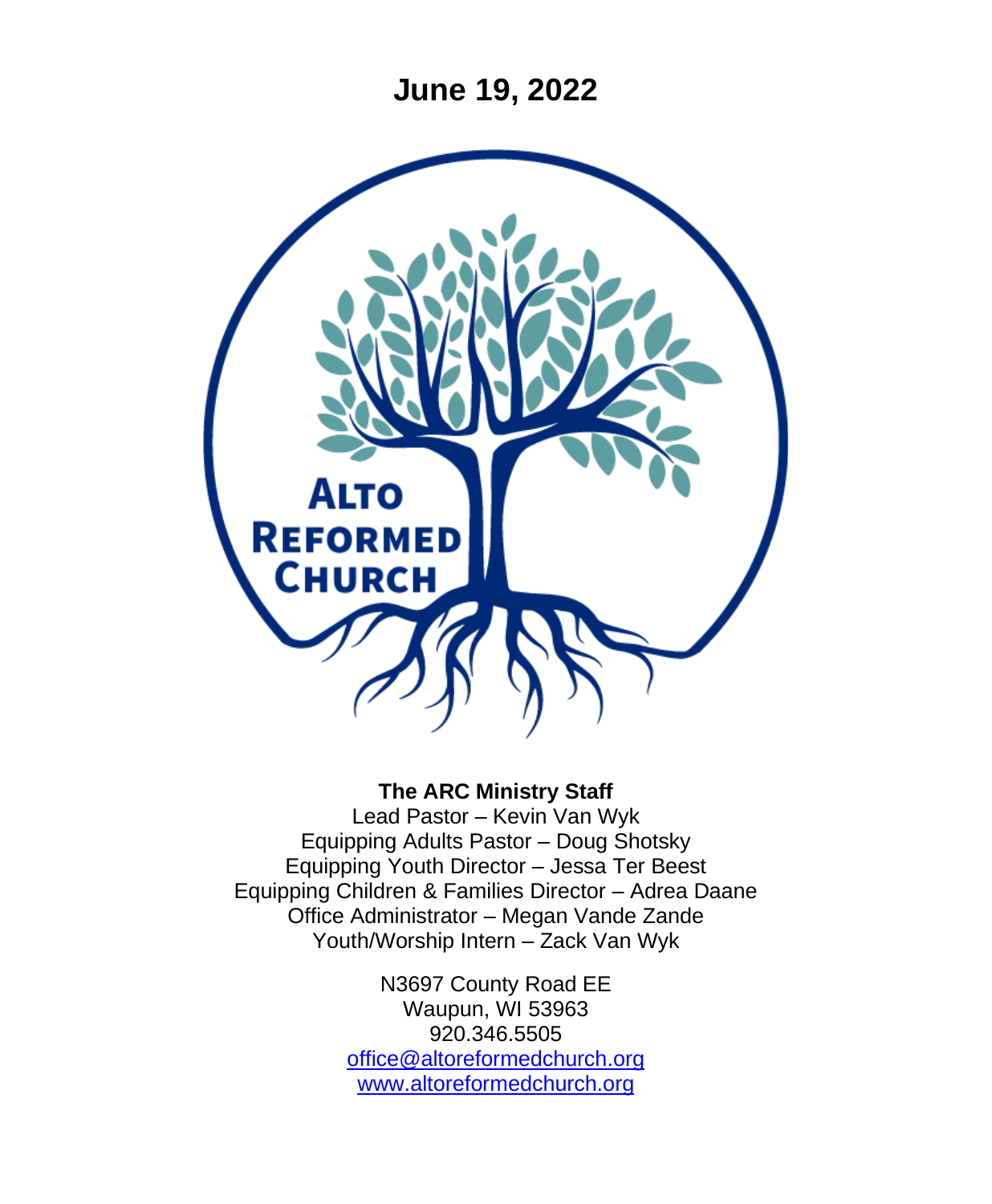#### **We Approach God**

Welcome & Announcements Praise Singing "Nobody Loves Me Like You" "Lord, I Need You" "Father, I Adore You" Hymn #34

Congregational Prayer

#### **We Hear God's Word**

Children's Message – Abby Pluim

Message – Matt Hofman The Contest Scripture – 1 Kings 18

# **We Respond to God**

Prayer "Faith of Our Fathers" Hymn #330

**Benediction**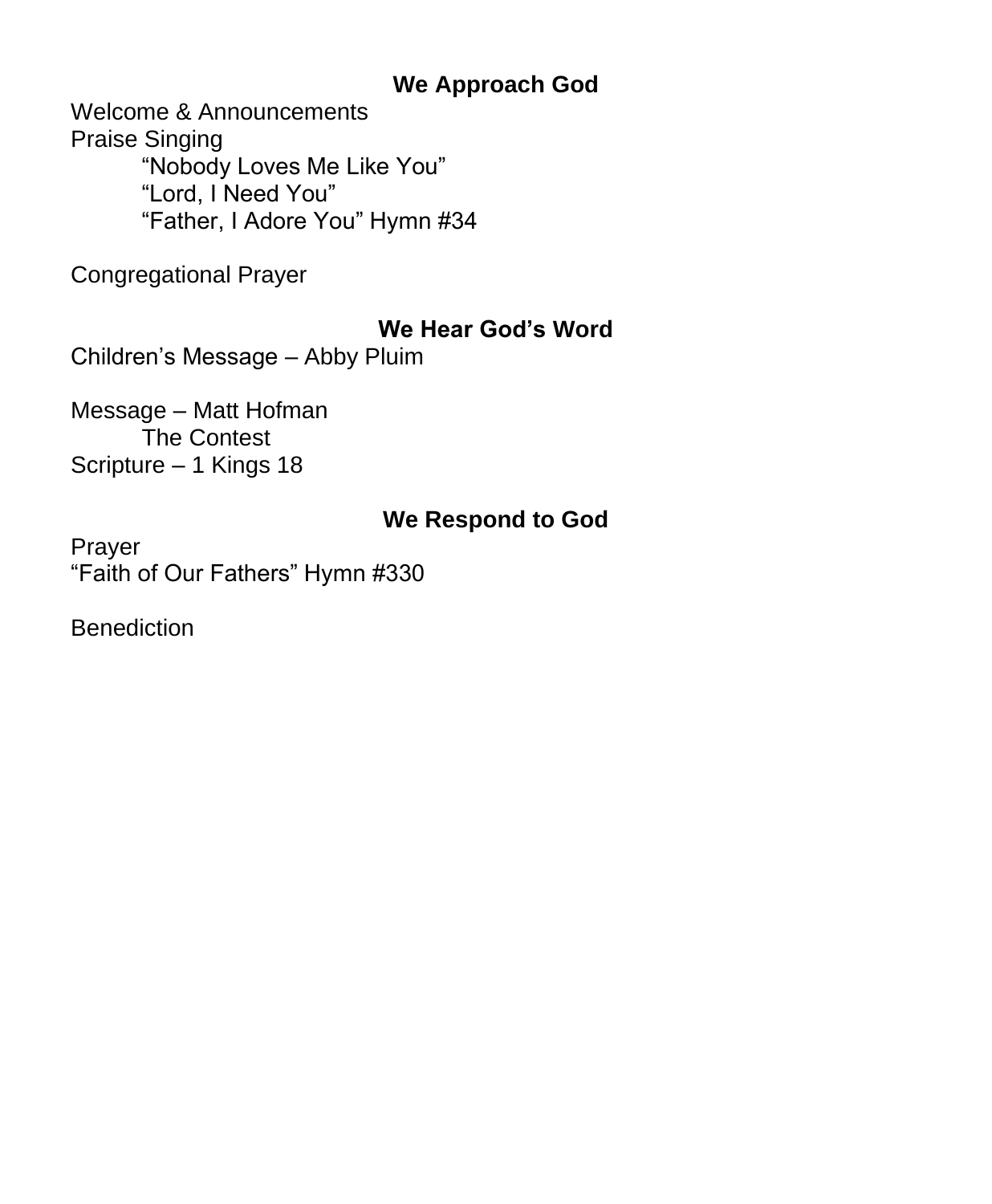### *Upcoming Events*

| <b>Jun 19</b> | 8:30am – Prayer Meeting                                        |
|---------------|----------------------------------------------------------------|
|               | 9:30am - Matt Hofman                                           |
| <b>Jun 20</b> | $9:00$ am – VBS                                                |
|               | 6:00pm – Middle School Bible Study                             |
|               | 7:00pm - High School/Young Adult Bible Study                   |
|               | 8:00pm - Youth Band Practice                                   |
| <b>Jun 21</b> | 8:00am - Prayer Meeting                                        |
|               | $9:00am - VBS$                                                 |
|               | 11:30am – Intermediate Praise Team                             |
|               | 7:00pm – Consistory Meeting                                    |
| <b>Jun 22</b> | $9:00am - VBS$                                                 |
|               | 5:30pm – Family Night                                          |
| <b>Jun 23</b> | $9:00am - VBS$                                                 |
| <b>Jun 24</b> | $9:00am - VBS$                                                 |
| <b>Jun 26</b> | 8:30am – Prayer Meeting                                        |
|               | 9:30am - Pastor Kevin, Baptism - Jeremiah Kane, VBS Kids Sing, |
|               | Summer JAM, Communion                                          |

**Regarding who may and should participate in Communion…** "We welcome all those who are displeased with themselves because of their sins, but who nevertheless trust that their sins are pardoned and that their remaining weakness is covered by the suffering and death of Christ, and who also desire more and more to strengthen their faith and to lead a better life. Hypocrites and those who are unrepentant, however, eat and drink judgment on themselves." (Heidelberg Catechism Q&A 81; 1 Cor. 10:19-22; 11:26-32)

Paul challenges believers to participate in communion in a manner that is sincere and authentic. He writes to the church in Corinth…

*"Eat the bread or drink the cup of the Lord in the right way. Don't do it in a way that isn't worthy of him. If you do, you will be guilty. You'll be guilty of sinning against the body and blood of the Lord. Everyone should take a careful look at themselves before they eat the bread and drink from the cup." (1 Corinthians 11:27-28 NIRV)*

So, we welcome any who are trusting in Jesus for the forgiveness of sins to participate in the Lord's supper. If your child understands the above statement, they too are welcome to the table. As well, we want to urge those who trust Jesus to join with us in ministry as Covenant Partners.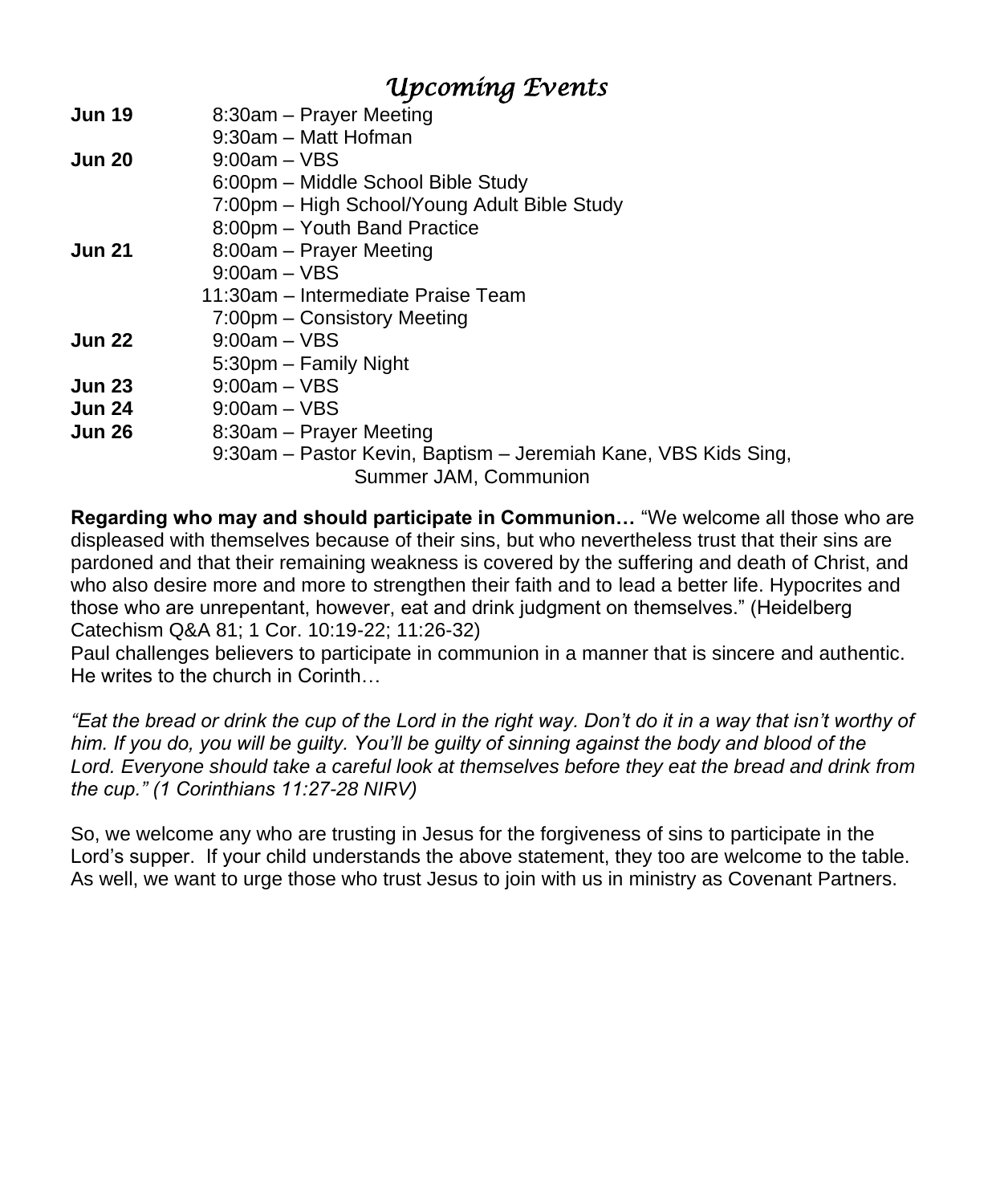### *Youth News*

**Monday Night Bible Studies** start tomorrow night! All incoming 6<sup>th</sup> through outgoing 8<sup>th</sup> graders are invited from 6-7pm, All outgoing  $8<sup>th</sup>$  graders through young adult (25ish) are invited from 7-8pm. Class of 2026 - these are 2 different Bible studies so feel free to stay for both. We will meet out on the church hill if it's nice outside and food will be provided. If you can't make it in person these studies are also available on the Bible App! Hope to see you there!

**Youth Band Practice** 8-9pm tomorrow night after Bible Study. **High School Color Wars** June 29th, 7:30-9pm **Class of 2026 Canoe Trip** July 1<sup>st</sup>, 8am-2pm.

# *Opportunities to Get Involved*

**VBS Kids Sing –** The kids who attended VBS will sing during the worship service on Sunday, June 26<sup>th</sup>.

# *Bulletin Board News*

**Offering** may be placed in one of the three white offering boxes located in the lobby. Upcoming benevolent schedule: 6/19 Missionary Salary, 6/26 REACH Waupun.

Congrats to Annice Hopp as she celebrates her 87<sup>th</sup> birthday on June 25<sup>th</sup>.

AMEN - Articles are due next Sunday, June 26<sup>th</sup>.

**Youth Library Kickoff –** We are kicking off our new youth library section with a reading challenge BINGO board. Each kid is invited to grab a BINGO board from the library or the Children & Families Resource Center and fill it in as they complete the different activities. There are a bunch of new books that the kids are sure to be excited about thanks to generous donations.

**VBS Offering –** This week the VBS kids will be bringing in offering that will go towards the summer bag lunches at the Community Table. If you'd like to give to this cause, please bring your contributions in this week and mark them as bag lunches or give to a VBS kiddo to put in the offering plate in the morning this Monday-Friday. Our week to serve bag lunches is Aug 15-19.